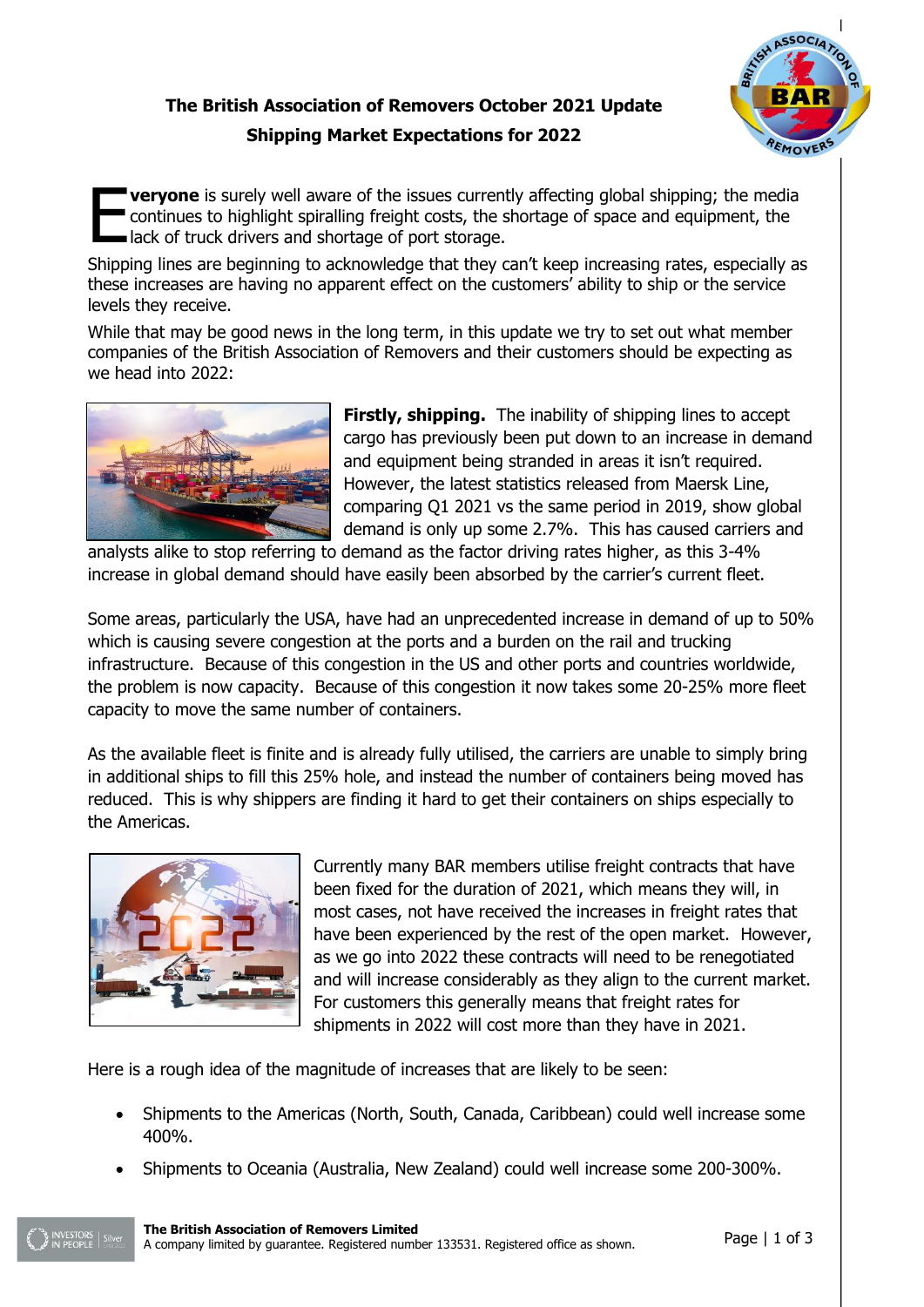Shipments to Middle East, Asia and Indian Subcontinent could well increase some 200%.

We have to remind everyone that these are only estimates, for example one shipping line is already quoting \$5000/9000 per 20ft/40ft for shipments to Australia versus a different shipping line quoting the same ports at \$3000/4000 per 20ft/40ft. Obviously, there are a lot of variables as to the actual rates, but the main point is to illustrate the large increases expected for 2022 freight rates versus the current levels offered by the moving companies.



**Secondly, landside infrastructure.** We're sure you are all aware of the challenges facing the haulage industry worldwide not just in the UK. There is a severe shortage of drivers that the UK government is only just starting to address, which means that there is insufficient haulage capacity to cover the collection and delivery of containers to and from the ports. This is

further exacerbated by other sectors fighting for the same drivers. It will be some time before either the carrier or merchant haulage operators serving the shipping lines will have sufficient capacity to cope with current demand.

For consumers, they are likely to see increases in the rates paid for haulage in an effort to retain and recruit new drivers. For export shipments there is a high likelihood that loading dates may change at the last minute, or that the container simply does not turn up, both these are outside the moving companies control and will usually result in additional costs to move or store the goods.

For imports, we are already seeing the time taken for a container to be delivered once it has been discharged at a UK port increase considerably. What would normally have taken place within a week is now taking over 6 weeks. While the moving companies' contracts usually contain some free time for storage at the port, this is now being exceeded and the charges for port storage from the shipping lines need to be passed onto the customers.

Because of these delays in delivering imported containers, the ports storage capacity in many cases has been exceeded, this means that for new incoming vessels there is little or no availability to store the containers that were meant to be discharged at the UK port. Just last week the press reported that Maersk Line would no longer be calling at Felixstowe with its larger vessels for exactly this reason. Instead, UK bound containers would be discharged at continental ports and then sent on smaller feeder vessels to alternative UK ports, all of this is likely to add delays and increase costs to the customers.



**In Summary,** although the above may be a simplistic overview, even when new vessles start to be delivered to shipping lines in Q3 2022, the problems won't suddenly disappear. It's the congestion at ports and insufficient infrastructure that needs to be improved and until this happens we can expect the shortage of space to continue, which means rates will remain high and we don't expect service levels to improve.